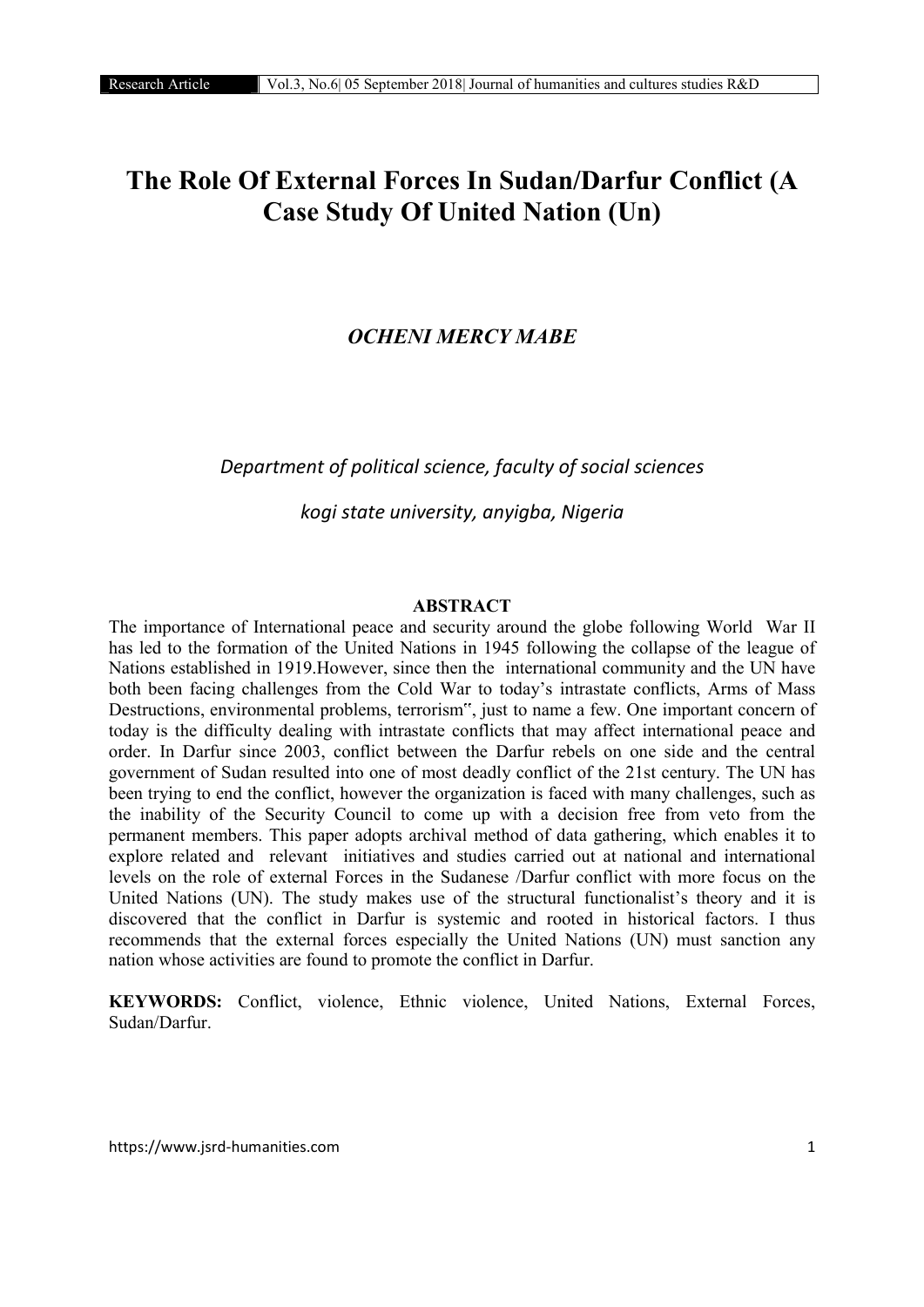#### INTRODUCTION

Conflict is expected incidence in the very existence of mankind starting from individual's interaction with their environment to their interaction at the international level. More often than not a good number conflict shares a similar feature and dynamics in a sense that that most conflicts are fought for the reason of fulfilling the unmet interest and values of two opposing sides over specific matter (Yagcioglu,1996). Africa is characteristically conflict ridden with decades of experiences in conflicts like Somalia, Sudan, Rwanda, Democratic Republic of Congo (DRC), Sierra Leone, and Liberia etc. The spill-over effects of these conflicts into neighbouring states, necessitates the involvement of other countries and global institutions and regional governments like the African Union (AU), the United Nations (UN), European Union (EU) among others in what may be conventionally called domestic affairs of such conflict ridden countries. In most of the cases, their efforts have been futile. Sudan is the largest country in Africa with a total surface area of 2.5 million square kilometers. The country is endowed with a wealth of resources ranging from oil, which has become an important factor in the economic equation, to a vast agricultural, and livestock resource base. The country's GDP is estimated at \$22.75 billion, annual per capita income of around \$530 and annual rates of growth in the order of 5-8%. Despite this, widespread poverty and large but unmeasured proportion of the population lives on less than US\$1 per day, and highly skewed income distribution, inadequate delivery of social services and run-down infrastructure services remain serious problems. Sudan is one of the most diverse countries of the African continent with an estimated population of around 31.7 million in 2001 with 40-50 percent claiming Arab descent and 60-50 percent is African; 60 percent are Muslims and the rest Christians and practitioners of traditional African religions. There are two distinct major cultures "Arab" and "black African", and the country has more than 300 tribes with more than 100 widely spoken local dialects. Successive Sudanese governments since independence of the country in 1956, however, have failed to recognize the importance of this diversity as an important factor in the process of nation building. Instead, they have abused and exploited this diversity, turning it from a wellspring of strength into a source of diversion and violence. The result was that the entire country has become at war with itself through protracted conflicts that retarded the country's economic and political development and jeopardized its unity. Part of the problem lies in the fact that some of the conflicts, at least as argued by some of the parties involved, is a reaction to the general peace agreement between the North and South of Sudan. Or rather, a reaction to the fact that the agreement was allowed to be concluded by the two major warring parties, GOS and SPLM/A themselves, excluding the other political forces. There are many reasons for why this had to be the case, but the short term result is a situation in which we clearly see that there is a difference between ending the civil war in itself, and the provision of an overall political solution to the country. But it could also be argued that whereas the north-south conflict had its roots in a political ideology, based on the late John Garang's "New Sudan" vision, the new conflicts, as exemplified by the Darfur situation, are characterised by the absence of a unified political demand. Rather, they are characterized by a complex situation in which national political claims of some go together with local, regional and ethnic claims of others, and they are all mixed with a variety of non-political dynamics such as tensions between tribes over land, a long history of criminal behaviour such as former highway robbers now being among the fighters, and protection and expansion of economic interests of new groups that have benefited from the emergence of the new and globalized economies. All this creates a situation in which violence becomes contagious, and spreads through many processes and channels. A top-down solution to this type of conflict, based on the logic of the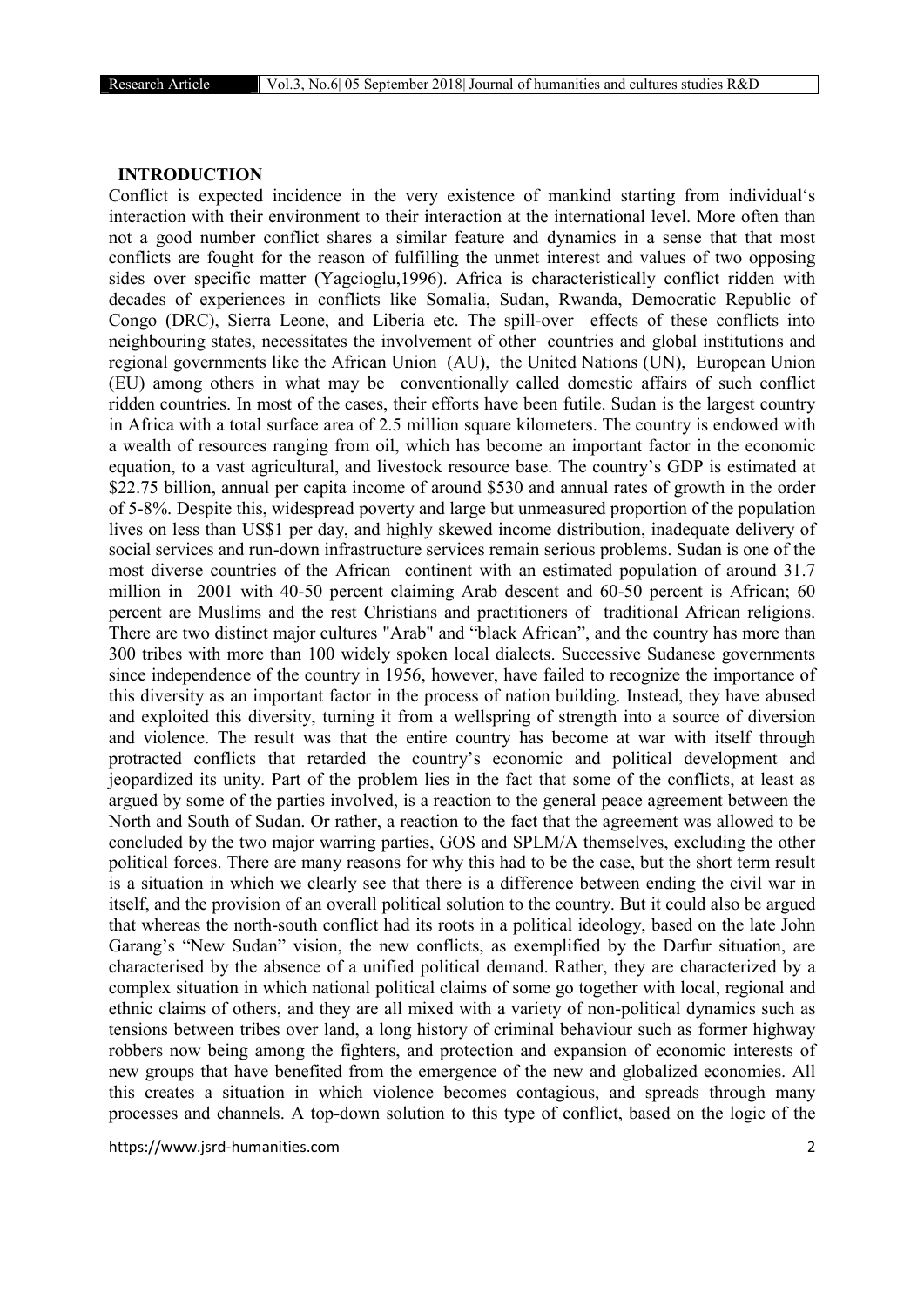north-south agreement seems to be doomed to run into problems. Hence, it is no surprise that the on-going negotiations held sometimes ago in Abuja, and the calls from the international community for a political solution, seems to be in trouble.

It is how ever against this background that the paper seeks to identify the role of external forces in the Sudanese/Darfur war.

## EXTERMINATION OF KEY CONCEPTS

M.Ajit notes there is no single universally accepted definition of conflict. He notes that one issue of contention is whether the conflict is a situation or a type of behavior. According to Kurt Lewin, conflict is defined as a "situation of tension'' which was caused by a number of factors including the degree to which the needs of a person were in a state of hunger or satisfaction". Michael Nicholson defines it as an activity which takes place when conscious beings (individuals or groups) wish to carry out mutually inconsistent acts concerning their wants, needs or obligations. Conflict is an escalation of a disagreement , which is its common prerequisite, and is characterized by the existence of conflict behavior, in which the beings are actively trying to damage one another. Rakhim lists some manifestations of conflict behavior, starting with disagreement, and followed by verbal abuse and interference.

Conflict is a serious disagreement and argument about something important. If two people or groups are in conflict, they have had a serious disagreement or argument and have not yet reached agreement. (www.collinsdictionary.com)

Conflict is defined as mental struggle resulting from incompatible or opposing needs, drives, wishes, or external or internal demands (https://www.merriam-webster.com/dictionary/conflict). Citing a review of definitions of organizational conflicts in 1990 by Robert A. Baron, Rakhim notes the following common elements in the definitions of conflict:

 $\triangleright$  there are recognized opposing interests between parties in a zero-sum situation;

- $\triangleright$  there must be a belief by each side that the other one is acting or will act against them;
- $\triangleright$  this belief is likely to be justified by actions taken;
- $\triangleright$  conflict is a process, having developed from their past

Interactions;

Building on that, the proposed definition of conflict by Rakhim is "an interactive process manifested in incompatibility, disagreement or dissonance within or between social entities." Rakhim also notes that a conflict may be limited to one individual, who is conflicted within himself (the intrapersonal conflict).

Each of the above definitions of the concept conflict provide different understanding but all of them acquire same basic identification especially the presence of actors or parties, the existence of incompatibility and the presence of action. For Wallensteen, conflict is defined as "a social situation in which a minimum of two actors (parties) strive to acquire at the same moment in time an available set of scare resources." Wallensteins definition of conflict here focuses on the availability of scare resources.

## ROLE OF EMOTION IN INTER-GROUP RELATION

A key player in inter-group relations and conflict is the collective sentiment a person's own group (in-group) feels toward another group (out-group). These intergroup emotions are usually negative, and range in intensity from feelings of discomfort when interacting with a member of a certain other group to full on hatred for another group and its members. For example, in Fischer's organisational research at the University of Oxford, inter-group conflict was so 'heated' that it became mutually destructive and intractable, resulting in organizational collapse.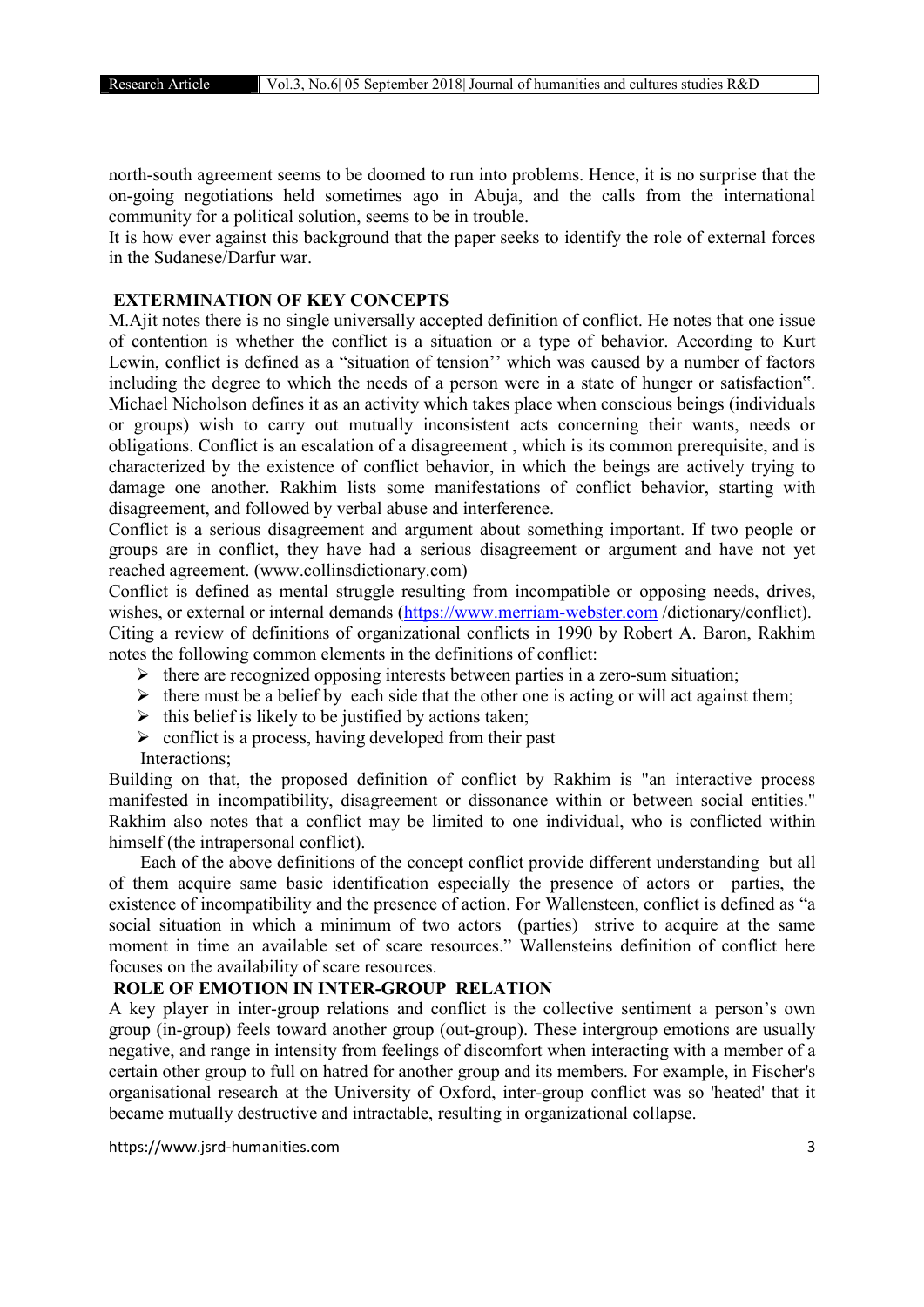Out-group-directed emotions can be expressed both verbally and non-verbally, and according to the stereotype content model, are dictated by two dimensions: the perceived warmth (How friendly and sincere is the other group?) and competence of the other group (How skillful is the other group?). Depending on the perceived degree of warmth and competence, the stereotype content model predicts four basic emotions that could be directed toward the out-group (Forsyth, 2006).

- 1. Envy Results when the out-group is perceived to have high competence, but low warmth (Cuddy, Fiske & Glick, 2007). Envious groups are usually jealous of another group's symbolic and tangible achievements and view that group as competition (Forsyth, 2006).
- 2. Contempt- The out-group is taken to be low in both competence and warmth (Cuddy, Fiske & Glick, 2007). According to Forsyth, contempt is one of the most frequent intergroup emotions. In this situation, the out-group is held responsible for its own failures. In-group members also believe that their conflict with the out-group can never be resolved (Forsyth, 2006).
- 3. Pity- Out-groups that are believed by the in-group to be high in warmth but low in competence are pitied (Cuddy, Fiske & Glick, 2007). Usually pitied groups are lower in status than the in-group, and are not believed to be responsible for their failures (Forsyth, 2006).
- 4. Admiration Admiration occurs when an out-group is taken to be high in both warmth and competence, however admiration is very rare because these two conditions are seldom met (Cuddy, Fiske & Glick, 2007). An admired out-group is thought to be completely deserving of its accomplishments. Admiration is thought to be most likely to arise when a member of the in-group can take pride in the accomplishments of the out-group, and when the out-group achieving does not interfere with the in-group (Forsyth, 2006).

# FACTORS THAT LEADS TO CONFLICT AMONGS GROUPS

Roy Eidelson and Judy Eidelson (2003) investigated some of the important roles that beliefs may play in triggering or constraining conflict between groups. On the basis of a review of relevant literature, five belief domains stand out as especially noteworthy are:

# 1. Superiority

Individual-level core belief: This core belief revolves around a person's enduring conviction that he or she is better than other people in important ways. The cluster of attitudes commonly associated with this belief includes a sense of specialness, deservingness, and entitlement.

Group-level worldview: Many of these elements are also present in the superiority worldview at the group level. This worldview encompasses shared convictions of moral superiority, chosenness, entitlement and special destiny. Several joint working committees of the American Psychological Association have identified "belief in the superiority of one group's cultural heritage (history, values, language, traditions, arts and crafts, etc.) over another's as a defining characteristic of the phenomenon they termed ethnocentric monoculturalism.

## 2. Injustice

Individual-level core belief: The perceived mistreatment by specific others or by the world at large. This mindset can lead the individual to identify something as unfair which is merely unfortunate, and thereby to inappropriately engage in retaliatory acts.

Group-level worldview: The injustice worldview reflects the in-groups conviction that it has significant and legitimate grievances against another group. This mindset can mobilize powerful and violent collective insurgencies, especially because shared perceptions of injustice typically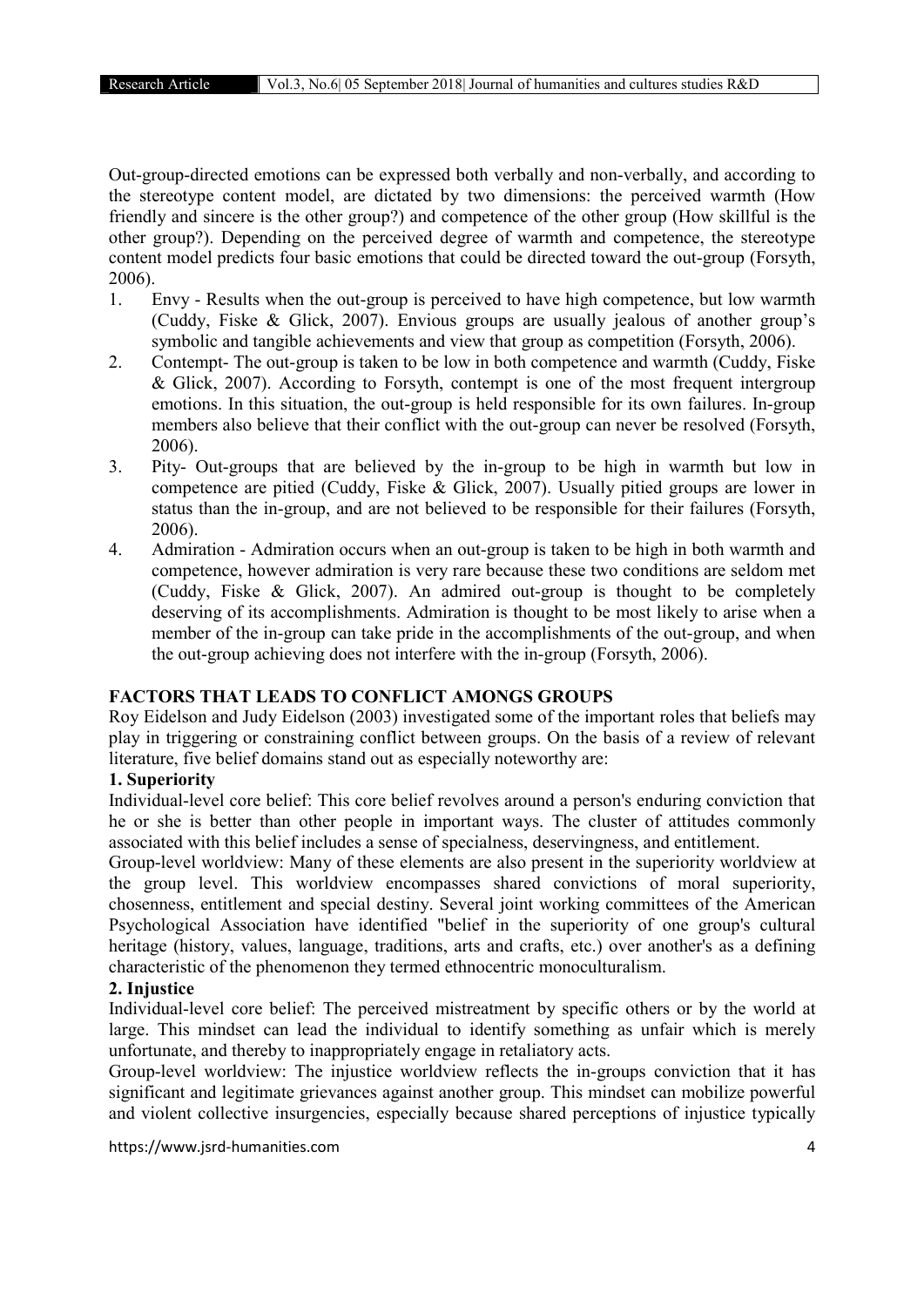heighten the identification and allegiance that individuals feel towards their group. Further, these assessments of mistreatment are particularly common across cultural divides because different cultures tend to have different definitions for what constitutes justice, and different norms for how it should be achieved.

#### 3. Vulnerability

Individual-level core belief: The vulnerability core belief revolves around a person's conviction that he or she perpetually living in harm's way. Vulnerability involves a person's perception of him or herself as subject to internal or external dangers over which control is lacking, or is insufficient to afford him or her sense of safety.

Group-level worldview: Important parallels to this individual-level core belief are present in a collective vulnerability worldview that again appears to be widespread among ethnic groups. Fears about the future are the most common cause of ethnic conflicts and often produce spiraling violence. The vulnerability worldview is catastrophic thinking in which a group's imagined worst case scenarios take on the inexorable logic of inevitability.

## 4. Distrust

Individual-level core belief: This core belief focuses on the presumed hostility and malign intent of others. The critical role played by issues of trust in individual psychological development has long been recognized. The expectation that others will hurt, abuse, humiliate, cheat, lie, or take advantage usually involves the perception that harm is intentional or the result of unjustified and extreme negligence. People who consistently assume the worst about the intentions of others prevent truly collaborative relationships from developing. Group-level worldview: As an extension of this individual-level core belief to larger groups. The distrust worldview focuses specifically on perceptions of out groups and revolves around beliefs that the other is untrustworthy and harbors malign intentions toward the in-group.

#### 5. Helplessness

Individual-level core belief: The conviction that even carefully planned and executed actions will fail to produce desired outcomes. In some cases, the individual may perceive him or herself as lacking the ability necessary to attain a goal. Regardless of the extent to which helplessness is a matter of distorted perception or objective reality, this core belief tends to be self-perpetuating because it diminishes motivation. Group-level worldview: The helplessness worldview describes a collective mindset of powerlessness and dependency. The extent to which a group perceives itself as helpless reflects assessments not only of its capabilities, but also of whether the environment is rich or poor in opportunities for group advancement.

Clearly, there are a number of reasons why conflicts exist between two or more parties, and these can be classified into three main sociological categories: wealth, power, and prestige. Deutsch (1991) classified the factors that can generate conflict into five basic issues as; control over resources, preferences and nuisances, beliefs, values, or the nature of the relationship. In the same vain Signer (1996) identified territory, ideology, dynastic legitimacy, religion, language, ethnicity, self-determination, resources, markets, dominance, equality and, of course, revenge as the major factors that cause conflict. However, from the perspective of interstate conflicts, nine factors were identified as the most disputed conflict issue between states. These are: territory (border), secession, decolonization, autonomy, system (ideology), national power, regional predominance, international power, resources and other. This typology is important to this work as we seek to explore the role of external forces in the Sudanese/Darfur conflict. Nevertheless, of all these, Fearon (1994) argues that minority, ethnic and government-power conflicts are the dominant factors that necessitate intrastate conflicts. Such conflicts according to Fearon (1994)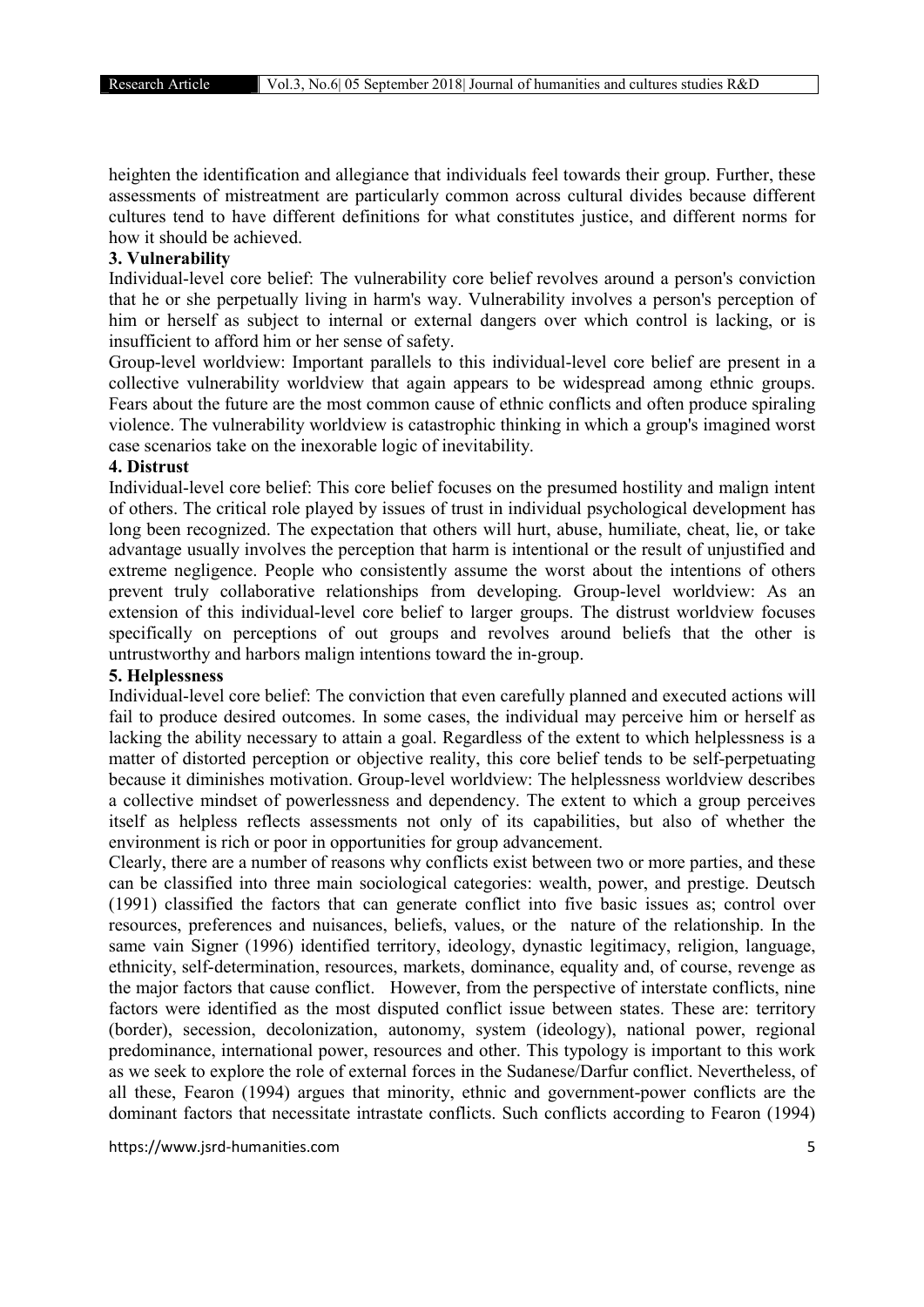mostly take the form of separatist warfare, as a consequence of the minority's fear that the state system governed by the majority will not respect minority rights. Thus, Lake and Rothchild (1996) noted that ethnic conflicts and wars are produced by the feeling of insecurity emerging when one ethnic group is unsure of the intentions of the other ethnic group and the two are already mutually hostile.

## TYPES OF CONFLICT

- $\triangleright$  Interpersonal conflict refers to a conflict between two individuals. This occurs typically due to how people are different from one another. We have varied personalities which usually results to incompatible choices and opinions. Apparently, it is a natural occurrence which can eventually help in personal growth or developing your relationships with others. In addition, coming up with adjustments is necessary for managing this type of conflict. However, when interpersonal conflict gets too destructive, calling in a mediator would help so as to have it resolved.
- $\checkmark$  Intrapersonal conflict occurs within an individual. The experience takes place in the person's mind. Hence, it is a type of conflict that is psychological involving the individual's thoughts, values, principles and emotions. Interpersonal conflict may come in different scales, from the simpler mundane ones like deciding whether or not to go organic for lunch to ones that can affect major decisions such as choosing a career path. Furthermore, this type of conflict can be quite difficult to handle if you find it hard to decipher your inner struggles. It leads to restlessness and uneasiness, or can even cause depression. In such occasions, it would be best to seek a way to let go of the anxiety through communicating with other people. Eventually, when you find yourself out of the situation, you can become more empowered as a person. Thus, the experience evoked a positive change which will help you in your own personal growth.
- Intragroup conflict is a type of conflict that happens among individuals within a team. The incompatibilities and misunderstandings among these individuals lead to an intragroup conflict. It is arises from interpersonal disagreements (e.g. team members have different personalities which may lead to tension) or differences in views and ideas (e.g. in a presentation, members of the team might find the notions presented by the one presiding to be erroneous due to their differences in opinion). Within a team, conflict can be helpful in coming up with decisions which will eventually allow them to reach their objectives as a team. However, if the degree of conflict disrupts harmony among the members, then some serious guidance from a different party will be needed for it to be settled.
- $\triangleright$  Intergroup conflict takes place when a misunderstanding arises among different teams within an organization. For instance, the sales department of an organization can come in conflict with the customer support department. This is due to the varied sets of goals and interests of these different groups. In addition, competition also contributes for intergroup conflict to arise. There are other factors which fuel this type of conflict. Some of these factors may include a rivalry in resources or the boundaries set by a group to others which establishes their own identity as a team.(http://www.typesofconflict.org/types-ofconflict).

## ETHNIC CONFLICT

An ethnic conflict is a conflict between two or more contending ethnic groups . While the source of the conflict may be political, social, economic or religious, the individuals in conflict must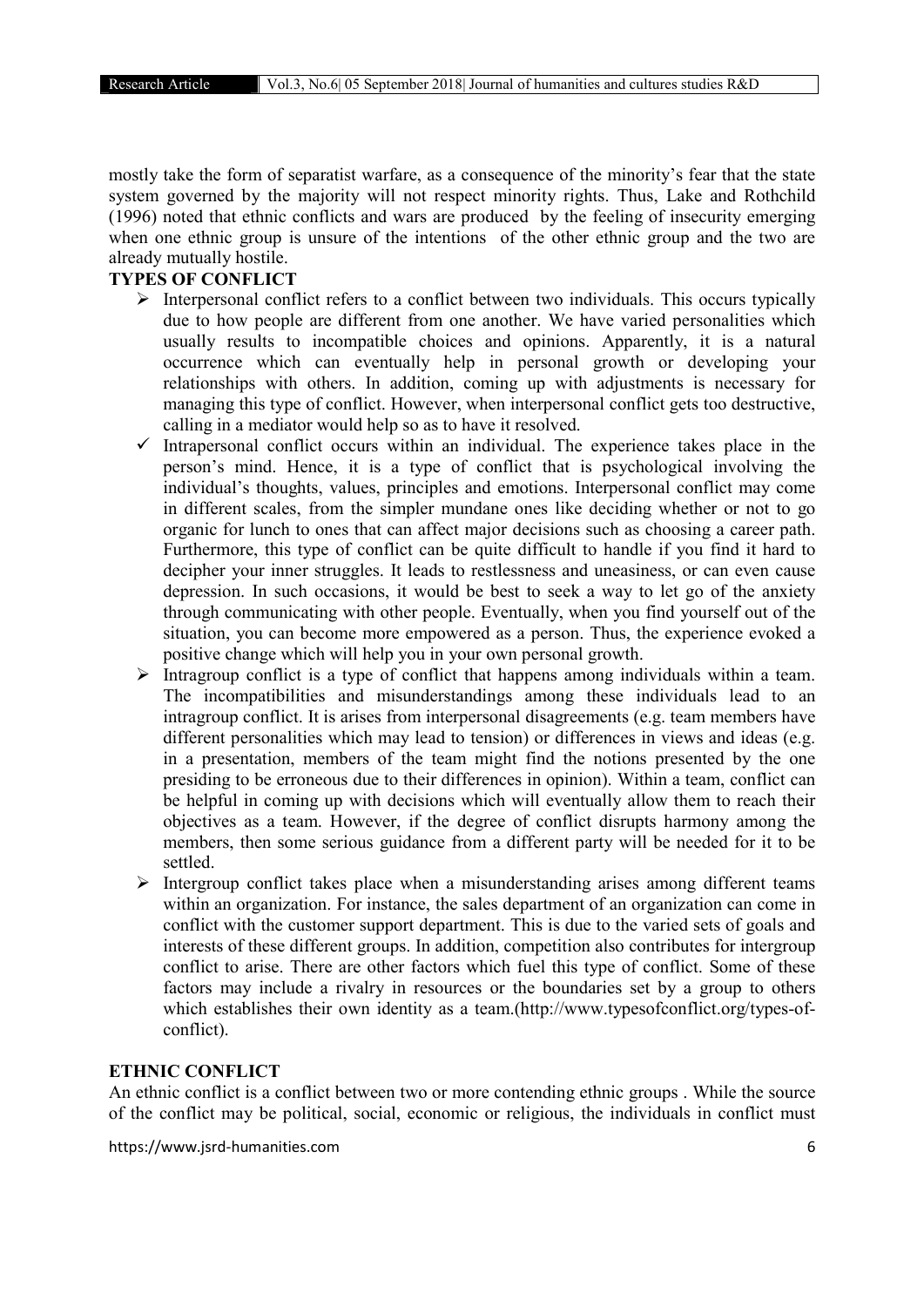expressly fight for their ethnic group's position within society. This final criterion differentiates ethnic conflict from other forms of struggle.

(https://en.m.wikipedia.org/wiki/Ethnic\_conflict)

Ethnic conflict does not necessarily have to be violent. In a multi-ethnic society where freedom of speech is protected, ethnic conflict can be an everyday feature of plural democracies. For example, ethnic conflict might be a non-violent struggle for resources divided among ethnic groups. However, the subject of the confrontation must be either directly or symbolically linked with an ethnic group. In healthy multi-ethnic democracies, these conflicts are usually institutionalized and "channeled through parliaments, assemblies and bureaucracies or through non-violent demonstrations and strikes." While democratic countries cannot always prevent ethnic conflict flaring up into violence, institutionalized ethnic conflict does ensure that ethnic groups can articulate their demands in a peaceful manner, which reduces the likelihood of violence. On the other hand, in authoritarian systems, ethnic minorities are often unable to express their grievances. Grievances are instead allowed to fester which might lead to long phases of ethnic silence followed by a violent outburst. Therefore, ethnic peace is an absence of violence, not an absence of conflict. Another consequence is that violent ethnic rebellions often result in political rights for previously marginalized groups.

(https://en.m.wikipedia.org/wiki/Ethnic\_conflict)

Academic explanations of ethnic conflict generally fall into one of three schools of thought: primordialist, instrumentalist or constructivist. Recently, several political scientists have argued for either top-down or bottom-up explanations for ethnic conflict. Intellectual debate has also focused on whether ethnic conflict has become more prevalent since the end of the Cold War, and on devising ways of managing conflicts, through instruments such as consociationalism and federalisation.

#### THEORIES OF THE CAUSES OF ETHNIC CONFLICT

The causes of ethnic conflict are debated by political scientists and sociologists. Explanations generally fall into one of three schools of thought: primordialist, instrumentalist, and constructivist. More recent scholarship draws on all three schools.

 $\triangleright$  **Primordialist accounts:** Proponents of primordialist accounts argue that "ethnic groups" and nationalities exist because there are traditions of belief and action towards primordial objects such as biological features and especially territorial location". Primordialist accounts rely on strong ties of kinship among members of ethnic groups. Donald L. Horowitz argues that this kinship "makes it possible for ethnic groups to think in terms of family resemblances".(https://en.m.wikipedia.org/wiki/Ethnic\_conflict)

 Clifford Geertz, a founding scholar of primordialism, asserts that each person has a natural connection to perceived kinsmen. In time and through repeated conflict, essential ties to one's ethnicity will coalesce and will interfere with ties to civil society. Ethnic groups will consequently always threaten the survival of civil governments but not the existence of nations formed by one ethnic group.

 $\triangleright$  Instrumentalist accounts: Anthony Smith notes that the instrumentalist account "came to prominence in the 1960s and 1970s in the United States, in the debate about (white) ethnic persistence in what was supposed to have been an effective melting pot". This new theory sought explained persistence as the result of the actions of community leaders, "who used their cultural groups as sites of mass mobilization and as constituencies in their competition for power and resources, because they found them more effective than social classes". In this account of ethnic identification, ethnicity and race are viewed as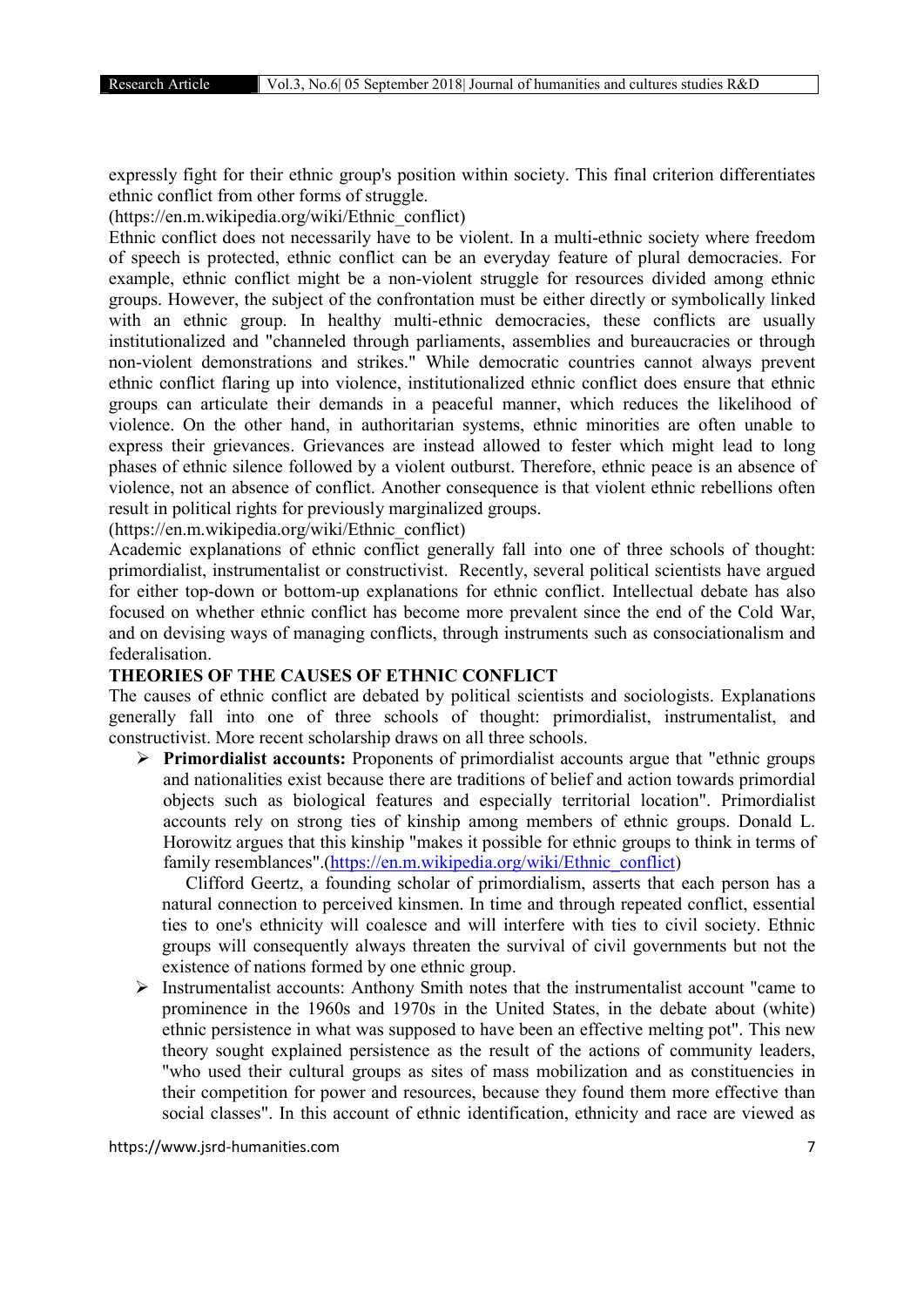instrumental means to achieve particular ends. Whether ethnicity is a fixed perception or not is not crucial in the instrumentalist accounts. Moreover, the scholars of this school generally do not oppose the view that ethnic difference plays a part in many conflicts. They simply claim that ethnic difference is not sufficient to explain conflicts. (https://en.m.wikipedia.org/wiki/Ethnic\_conflict)

 $\triangleright$  Constructivist accounts: A third, constructivist, set of accounts stress the importance of the socially constructed nature of ethnic groups, drawing on Benedict Anderson's concept of the imagined community. Proponents of this account point to Rwanda as an example because the Tutsi/Hutu distinction was codified by the Belgian colonial power in the 1930s on the basis of cattle ownership, physical measurements and church records. Identity cards were issued on this basis, and these documents played a key role in the genocide of 1994.

Scholars of ethnic conflict and civil wars have introduced theories that draw insights from all three traditional schools of thought. In The Geography of Ethnic Violence, for example, Monica Duffy Toft shows how ethnic group settlement patterns, socially constructed identities, charismatic leaders, issue indivisibility, and state concern with precedent setting can lead rational actors to escalate a dispute to violence, even when doing so is likely to leave contending groups much worse off.

#### VIOLENCE

Violence is defined as behaviour involving physical force intended to hurt, damage, or kill someone or something (oxforddictionaries.com)

Violence is defined by the World Health Organization as "the intentional use of physical force or power, threatened or actual, against oneself, another person, or against a group or community, which either results in or has a high likelihood of resulting in injury, death, psychological harm, maldevelopment, or deprivation," although the group acknowledges that the inclusion of "the use of power" in its definition expands on the conventional understanding of the word.

According to Johan Galtung, violence is defined as "the cause of the difference between the potential and the actual, between what could have been and what is."

#### EXTERNAL FORCES

External forces are Parties, personalities, pressure groups that strongly influence the economic and political stability of a country through their actions and pronouncements. There is no such thing as completely internal affairs of a specific sovereign country in today's world. Every conflict involves interests of external actors or affects others and has often-regional implications. It serves as major magnet for external actors either those who get invited or force their way in. External actors in any given situation put their interests first, yet can be instrumental with the right focus to bring a settlement of the dispute between parties. Conflict situations are ideal environments where external actors secure, protect or even advance such constructive or de-constructive interests. Notwithstanding, the role of the conflicting parties pro or against one of those actors or collective endorsement to external actors' involvement, its interests may differ accordingly. The external intervention in internal conflict not only is an extra influence towards the right direction but also could be directed towards hardening position of one of the negotiating parties or spoiling the process. Intervention is often viewed in mediation as a mechanism to ripen the situation and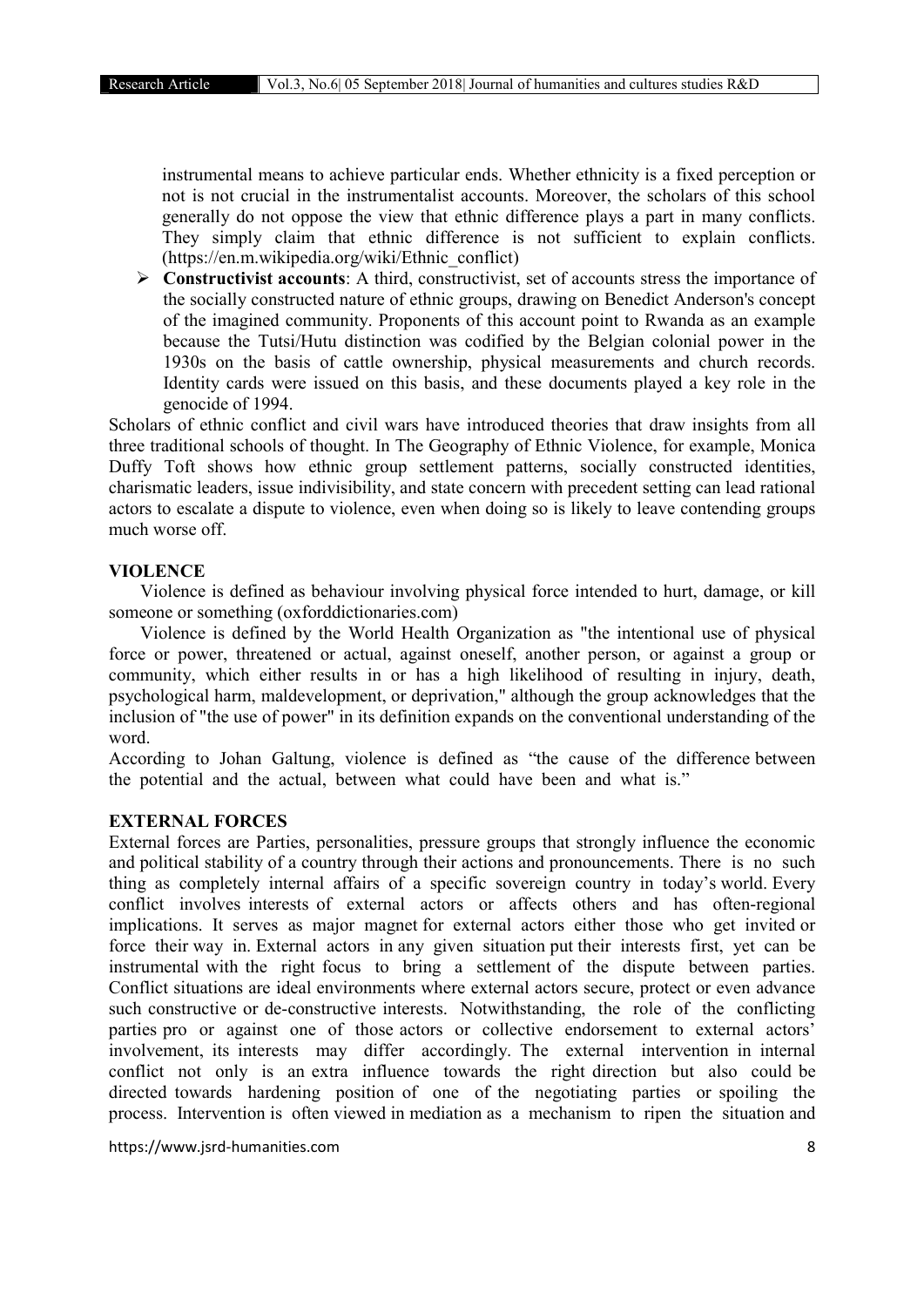bringing about equality of parties in order to pursue negotiated settlement.(www.up.ac tza/media/shared/237/PDFs/)

## THE UNITED NATIONS (UN)

The United Nations (UN) is an intergovernmental organization tasked to promote international co-operation and to create and maintain international order. A replacement for the ineffective League of Nations, the organization was established on 24 October 1945 after World War II with the aim of preventing another such conflict. At its founding, the UN had 51 member states; there are now 193. The Headquarters of the UN is in Manhattan, New York City, and is subject to extraterritoriality. Further main offices are situated in Geneva, Nairobi, and Vienna. The organization is financed by assessed and voluntary contributions from its member states. Its objectives include maintaining international peace and security, promoting human rights, fostering social and economic development, protecting the environment, and providing humanitarian aid in cases of famine, natural disaster, and armed conflict. The UN is the largest, most familiar, most internationally represented and most powerful intergovernmental organization in the world.(https://en.m.wikipedia.org/wiki/United\_Nations)

## PRINCIPAL ORGANS OF THE UNITED NATIONS (UN)

- $\triangleright$  General Assembly— Deliberative assembly of all UN member states. The assembly meets in regular yearly sessions, but emergency sessions can also be called. The assembly is led by a president, elected from among the member states on a rotating regional basis, and 21 vice-presidents. The first session convened 10 January 1946 in the Methodist Central Hall in London and included representatives of 51 nations.
- $\triangleright$  United Nations Security Council: The Security Council is charged with maintaining peace and security among countries. While other organs of the UN can only make "recommendations" to member states, the Security Council has the power to make binding decisions that member states have agreed to carry out, under the terms of Charter Article 25. The decisions of the Council are known as United Nations Security Council resolutions .
- $\triangleright$  Secretariat: The UN Secretariat is headed by the Secretary-General, assisted by the Deputy Secretary-General and a staff of international civil servants worldwide. It provides studies, information, and facilities needed by UN bodies for their meetings. It also carries out tasks as directed by the Security Council, the General Assembly, the Economic and Social Council, and other UN bodies.
- $\triangleright$  International Court of Justice: The International Court of Justice (ICJ), located in The Hague, in the Netherlands, is the primary judicial organ of the UN. Established in 1945 by the UN Charter, the Court began work in 1946 as the successor to the Permanent Court of International Justice. The ICJ is composed of 15 judges who serve 9-year terms and are appointed by the General Assembly; every sitting judge must be from a different nation. The ICJ's primary purpose is to adjudicate disputes among states. The court has heard cases related to war crimes, illegal state interference, ethnic cleansing, and other issues.
- Economic and Social Council: The Economic and Social Council (ECOSOC) assist the General Assembly in promoting international economic and social co-operation and development. ECOSOC has 54 members, which are elected by the General Assembly for a three-year term. The president is elected for a one-year term and chosen amongst the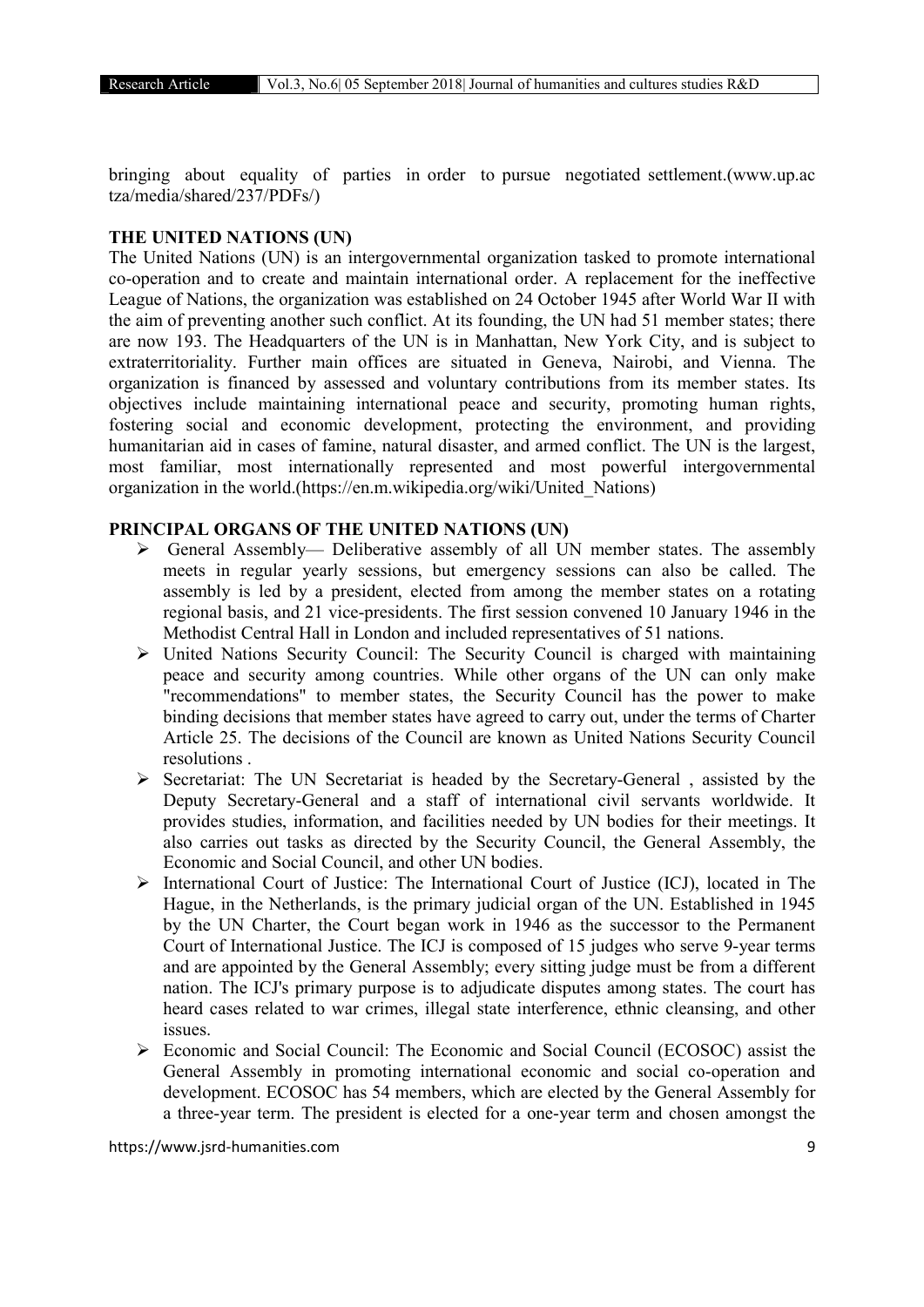small or middle powers represented on ECOSOC. The council has one annual meeting in July, held in either New York or Geneva. Viewed as separate from the specialized bodies it co-ordinates, ECOSOC's functions include information gathering, advising member nations, and making recommendations.

 $\triangleright$  Specialized agencies: The UN Charter stipulates that each primary organ of the United Nations can establish various specialized agencies to fulfill its duties. Some best-known agencies are the International Atomic Energy Agency, the Food and Agriculture Organization, UNESCO (United Nations Educational, Scientific and Cultural Organization), the World Bank, and the World Health Organization (WHO). The UN performs most of its humanitarian work through these agencies. Examples include mass vaccination programmes (through WHO), the avoidance of famine and malnutrition (through the work of the WFP), and the protection of vulnerable and displaced people (for example, by UNHCR).

#### THEORETICAL FRAMEWORK

The study will however adopt the structural-functionalism theory which is a derivation of the General System theory of political analysis. Structural functionalism, or, simply, functionalism, is a framework for building theory that sees society as a complex system whose parts work together to promote solidarity and stability.

The Structural Functionalism theory was propounded by Almond and Coleman (1960) and Almond and Powell, (1966). The structural functional analysis is another derivative of the systems approach. Coming in through sociology and originating mainly in the writings of anthropologists like Malinowski and Radcliffe-Brown, and adopted in political science, especially in comparative politics by Gabriel Almond and Sidney Verba, structural functional analysis is basically concerned with the phenomenon of system maintenance and regulation. The basic theoretical proposition of this approach is that all systems exist to perform functions through their structures. The central question of this approach, as Young (1966) says, is: 'What structures fulfill what basic functions and under what conditions in any given society"? The basic assumptions of the structural-functional derivative of the systems approach are:

1) Society is a single inter-connected system in which each of its elements performs a specific function and whose basic goal is the maintenance of the systemic equilibrium;

(2) Society, being a system as a whole, consists of its numerous parts which are inter-related;

(3) The dominant tendency of the social system is towards stability which is maintained by its own in-built mechanism;

(4) System's ability to resolve internal conflicts is usually an admitted fact;

(5) Changes in the system are natural, but they are neither sudden nor revolutionary, but are always gradual and adaptive as well as adjustive.

(6) System has its own structure, with its own aims, principles and functions. The structuralfunctional derivative speaks of the political system as composed of several structures as patterns of action and resultant institutions with their assigned functions. A function, in this context, means, as Plato (Dictionary of Political Analysis) says, 'some purpose served with respect to the maintenance or perpetuation of the system', and a structure could be related to "any set of related roles, including such concrete organizational structures as political parties and legislatures." So the structural-functional analysis, Piano continues, "involves the identification of a set of requisite or at least recurring functions in the kind of system under investigation. This is coupled with an attempt to determine the kinds of structures and their interrelations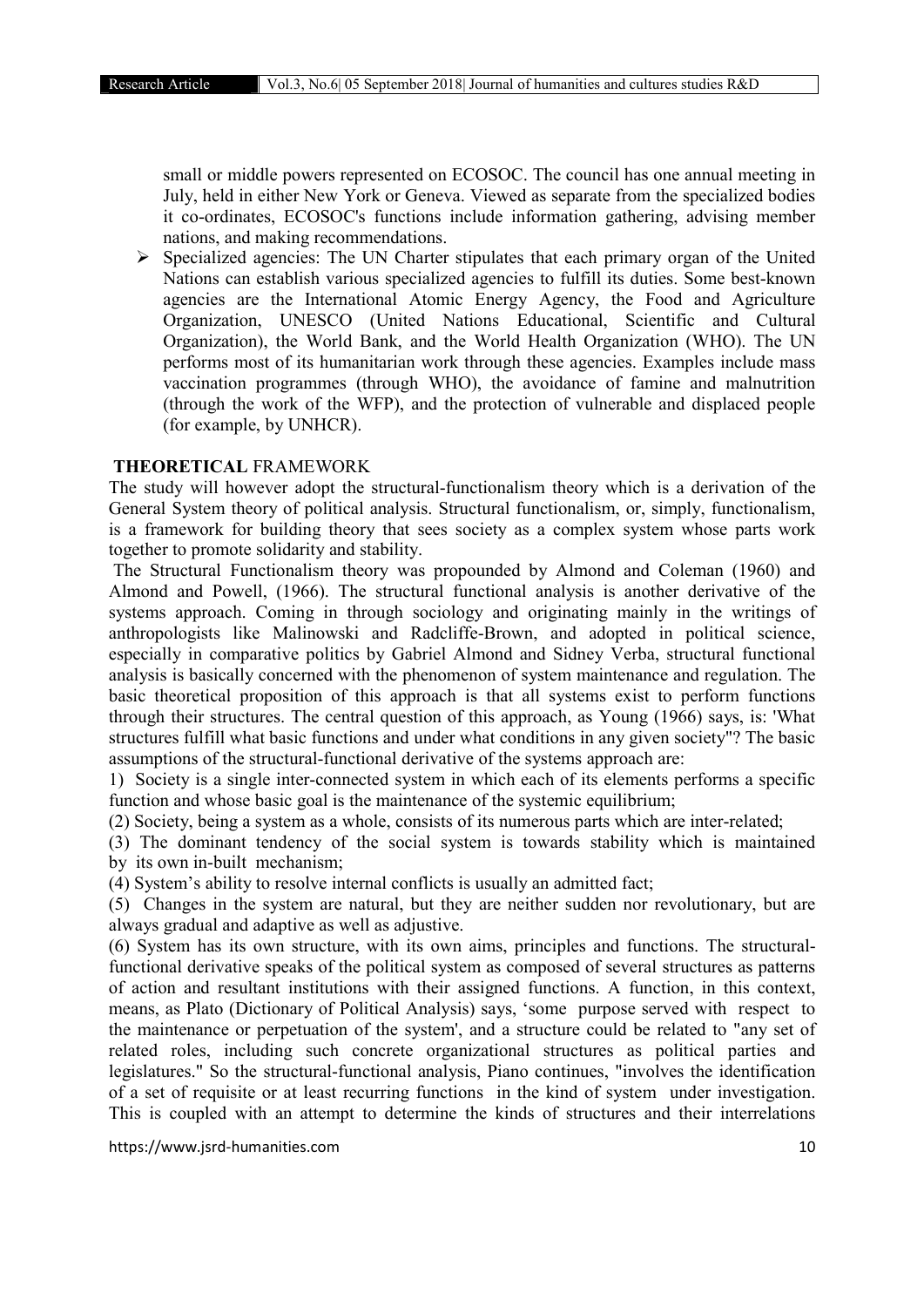through which those functions are performed." Structural-Functionalism as a theoretical framework is intended to explain the basis for the maintenance of order and stability in society and the relevant arrangement within the society, which maintain the social order and stability. In our formation of a structural functional framework, social processes and social mechanisms are the intervening variables. A complete description of a social system would include therefore, a treatment of the social structures, and various functions of these structures; and of the social processes and mechanisms that must be in operation if the structures are to satisfy certain functions (Holt,1967). It is Holt's view that structural functional analysis is a distinguishable approach primarily because of the selective aspects of social reality that it seeks to describe largely in terms of structures, processes, mechanisms and functions. These four concepts are of particular importance in the laws and theories that are developed. One of the main reasons for the conflicts in Darfur being so protracted and complex is that instead of consisting of one conflict it is a blend of different conflict-types and which to a large extent are structural. These conflict-types can be structured in a framework of conflict complementarities. This perspective centers on the complementarities of four different conflict-types: (1) communal conflicts, (2) local-elite conflicts, (3) center-periphery conflicts, and (4) cross border conflicts1. (ISPI -Working Paper)

## HISTORICAL EVOLUTION OF SUDAN

The history of Sudan includes that of both the territory that composes Republic of the Sudan as well as that of a larger region known by the term "Sudan". The term is derived from Arabic word "bilād" as-sūdān , or "land of the black people", and can be used more loosely of West and Central Africa in general, especially the Sahel.

The modern Republic of Sudan was formed in 1956 and inherited its boundaries from Anglo-Egyptian Sudan, established in 1899. For times predating 1899, usage of the term "Sudan" for the territory of the Republic of Sudan was somewhat anachronistic, and may have referred to the more diffuse concept of the Sudan. The early history of the Kingdom of Kush, located along the Nile region in what is now northern Sudan, is intertwined with the history of ancient Egypt, which it was politically allied with over several ruling periods. By virtue of its proximity to Egypt, the Sudan participated in the wider history of the Near East, with the most popular episodes being the 25th dynasty and the Christianization of the three Nubian kingdoms Nobatia, Makuria and Alodia in the sixth century. As a result of Christianization, the Old Nubian language stands as the oldest recorded Nilo-Saharan language (earliest records dating to the eighth century) in an adaptation of the Coptic alphabet). While Islam was already present in the Sudanese Red Sea coast and the adjacent territories since the 7th century, the Nile Valley did not undergo formal Islamization until the 14th-15th century, following the decline of the Christian kingdoms. The kingdoms were succeeded by the Sultanate of Sennar in the early 16th century, which controlled large parts of the Nile Valley and the Eastern Desert, while the kingdoms of Darfur controlled the western part of Sudan. Two small kingdoms arose in the southern regions, the Shilluk Kingdom of 1490, and Taqali of 1750, near modern-day South Sudan, but both northern and southern regions were soon seized by Muhammad Ali of Egypt during the 1820s. Resentment toward the oppressive rule of Muhammad Ali and his immediate successors is credited for stirring up resentment toward the Turco-Egyptian rulers that contributed to the Sudanese struggle for independence led by Muhammad Ahmad in 1881. (https://en.m.wikipedia.org/wiki/History\_of\_Sudan)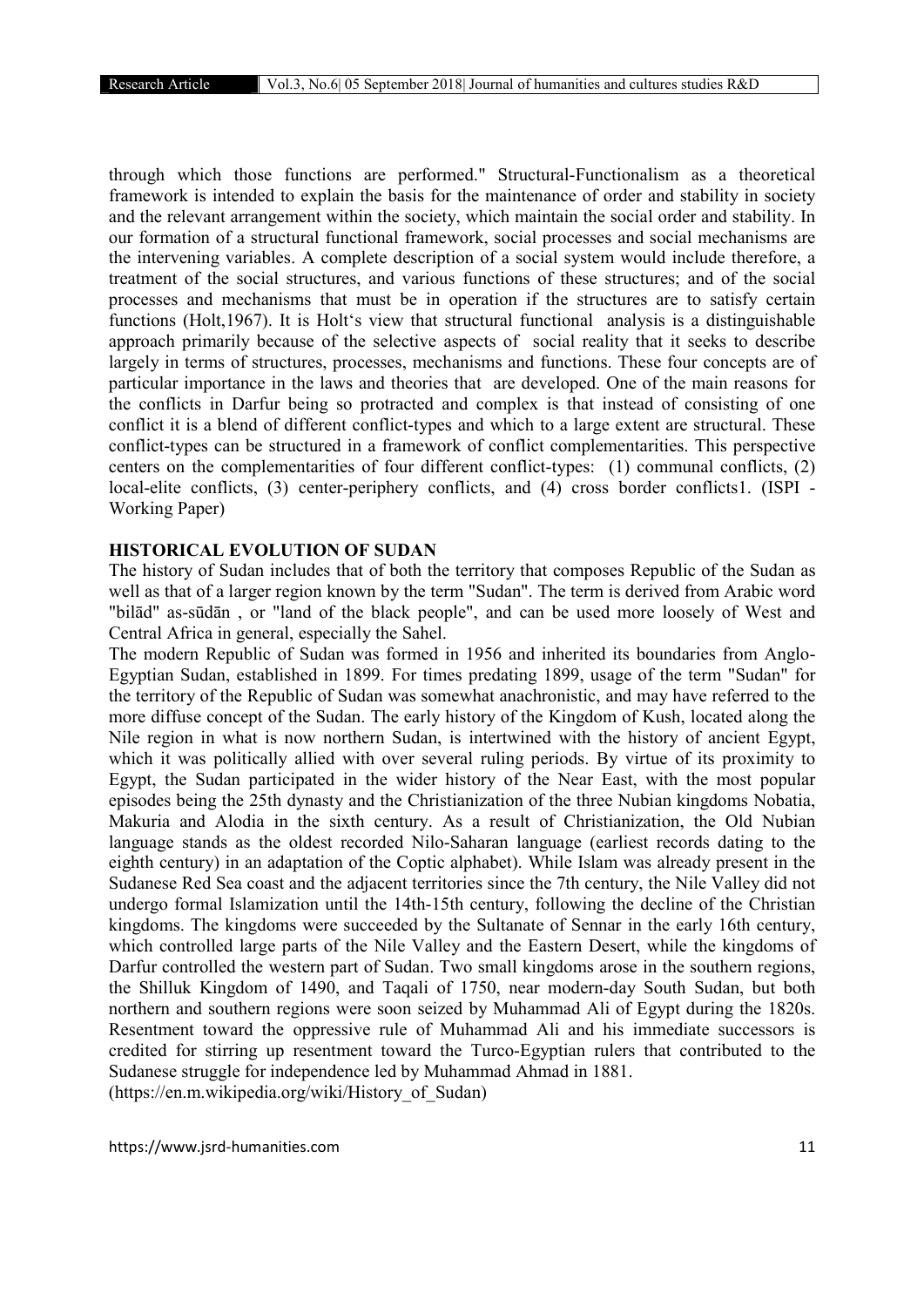Since its independence in 1956, the history of Sudan has been plagued by internal conflict, viz. the First Sudanese Civil War (1955–1972), the Second Sudanese Civil War (1983–2005), culminating in the secession of South Sudan on 9 July 2011, and the War in Darfur (2003–2010). (https://en.m.wikipedia.org/wiki/History\_of\_Sudan)

#### BACKGROUND TO SUDAN/DARFUR CONFLICT

Ethnic fighting in Sudan between black Africans and Arab militia has been going on since February 2003, when Arab nomads moved on to pastureland of African tribes in Darfur, a region in western Sudan about the size of France. In reponse, black Africans, angry at what they saw as decades of inequalities between Africans and the ruling Arab elite, rebelled against the government.

The rebels, who came largely from three ethnic groups - Zaghawa, Fur and Masaalit - formed the Sudan Liberation Army (SLA).

Some sources suggest that the fighting stems from the discovery of oil in the Darfur region and allege that the Sudanese government is determined to regain control of the area to build a pipeline.

In February 2003, the SLA, then calling themselves the Darfur Liberation Front, captured the town of Gulu. The SLA's demands included socio-economic development for the Darfur region, an end to tribal militias and a power-sharing government.

The SLA continued to mount attacks throughout Darfur, damaging military equipment and looting fuel and supplies. In July 2003, the Khartoum government responded with heavy bombing by the air force and a large ground offensive.

More than 65,000 refugees fled into neighbouring Chad. Arab militias from western Sudan, known as Janjaweed, which roughly translates as 'armed horsmen', began to raid villages in the Darfur region. Bands of nomads had travelled Sudan robbing and looting for years but the Janjaweed were far more organised than these common bandits

.(www.telegraph.co.uk/news)

The African rebels have accused Khartoum of financing the Janjaweed in a bid to regain control of the region, a charge the Sudanese government denies. However, witnesses report that government troops and Janjaweed militia often co-ordinate their attacks on villages. Janjaweed gunmen have also been seen travelling in army vehicles, using army-issue satellite phones and wearing army uniforms. In September 2003 the SLA and the government agreed a ceasefire and fighting stopped temporarily, although Janjaweed attacks continued.

One faction of the SLA, the Justice and Equality Movement (JEM), was not a part of the ceasefire agreement and had several skirmishes with the Janjaweed during the ceasefire period. Many SLA members, unhappy with the concessions made by their leaders, joined the JEM. By December 2003 the ceasefire had collapsed and militia attacks increased. The Janjaweed burned villages, killed and maimed men, ransacked food supplies and blocked international aid.

The Janjaweed began attacking refugee camps and launched what Amnesty International says was a systematic campaign of raping African women. Sudanese rights activists who had fled the country had long claimed that this was part of an organised ethnic cleansing programme ordered by the government.

In the first months of 2004 refugees continued to flee to Chad and the number of people made homeless in the fighting approached one million. In March Mukesh Kapila, the UN Humanitarian Coordinator for Sudan, compared the situation to the genocide in Rwanda in 1994. (www.telegraph.co.uk/news)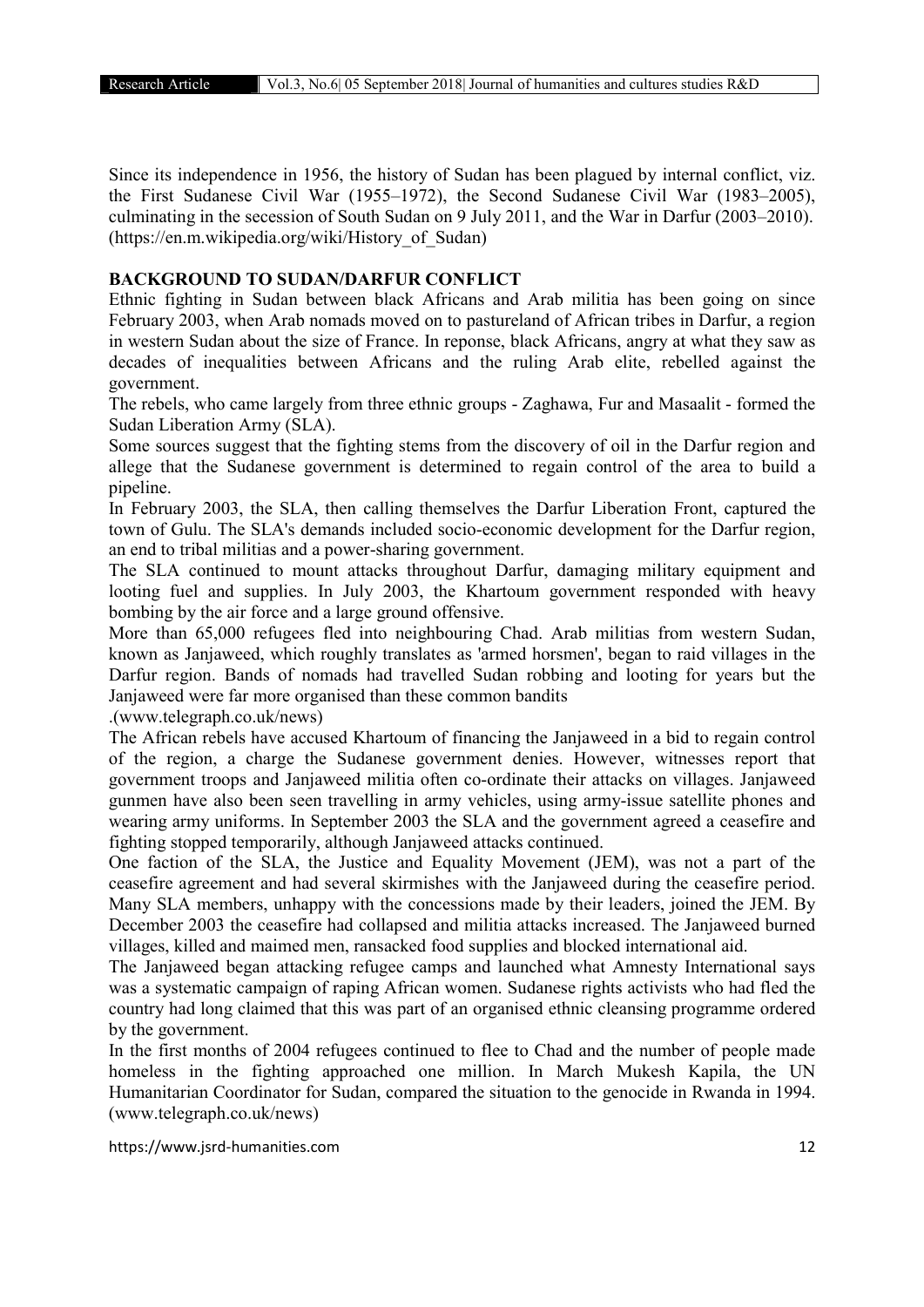In April, the Government agreed a ceasefire with the SLA and the JEM but still carried out occasional bombing raids and did not call a halt to the activities of the Janjaweed, who continued to terrorise villages and attack refugee camps.(www.telegraph.co.uk/news)

The crisis was compounded once the rainy season began in June, hampering efforts to bring aid to the one million people made homeless in the fighting. Many human rights groups and aid agencies now fear that the Darfur region is on the brink of a humanitarian catastrophe:(www.telegraph.co.uk/news/1467967/Background-to-the-Sudan-conflict.html)

## HUMANITARIAN SITUATION IN DARFUR

Since the beginning of the conflict, almost 2 million Darfurian's a third of the region's population have been internally displaced as a result of the systematic destruction of villages; some 200,000 refugees have fled to neighboring Chad. An estimated 350,000 people in the region have died as a result of violence, disease, and starvation, according to a report by the Office of the UN High Commissioner for Refugees. Sexual violence is rampant, and UN Undersecretary General Jan Egeland told the Security Council in 2005 that "rape is systematically used as a weapon of warfare." The UN World Food Program announced that, starting in May, it will be forced to make drastic cuts in food rations in Sudan because of a severe funding shortage. According to a February Human Rights Watch (HRW) report, the Janjaweed have also crossed over the border into Chad to attack civilians. (www.cfr.org/backgrounder/darfur-crisis-continues)

## REMOTE AND IMMEDIATE CAUSES OF THE CONFLICT

- $\triangleright$  Power, Governance and Political Marginalization
- $\triangleright$  Economic Marginalization and Domination
- $\triangleright$  The discovery of oil
- $\triangleright$  Religious and Cultural Marginalization
- $\triangleright$  Collapsing Public Service
- Ethnic Politics.
- $\triangleright$  Militarization and arm poleraferation
- $\triangleright$  Weak institutional capacity
- $\triangleright$  Previous rift
- $\triangleright$  Corruption and Impunity Etc

# EXTERNAL FORCES STRATEGIC INTEREST AND THEIR INERVENTION THE DARDUR CRISIS

EXTERNAL forces have fanned the protracted conflict in Sudan. For much of Sudan's civil war, American arms and money, propaganda and other direct support for Sudanese rebels by rightwing evangelical groups in the United States, have fueled the conflict that has raged for decades. The war o global terrorism is undoubtedly America's top priority in its foreign policy. The fact that Washington's role in pressurizing Khartoum to consent to a united nations peacekeeping force, the revelation In the media that CIA sent a plane to Khartoum to ferry the head of Sudanese intelligence, general Salah Abdullah gosh, to Washington for discussion with his American peers on the "war against terror". (http://www.counterpunc.org/estabrook09232006html)

## SOME EXTERNAL FORCES IN THE SUDANESE /DARFUR CONFLICT

- $\triangleright$  The United States of America (USA)
- $\triangleright$  China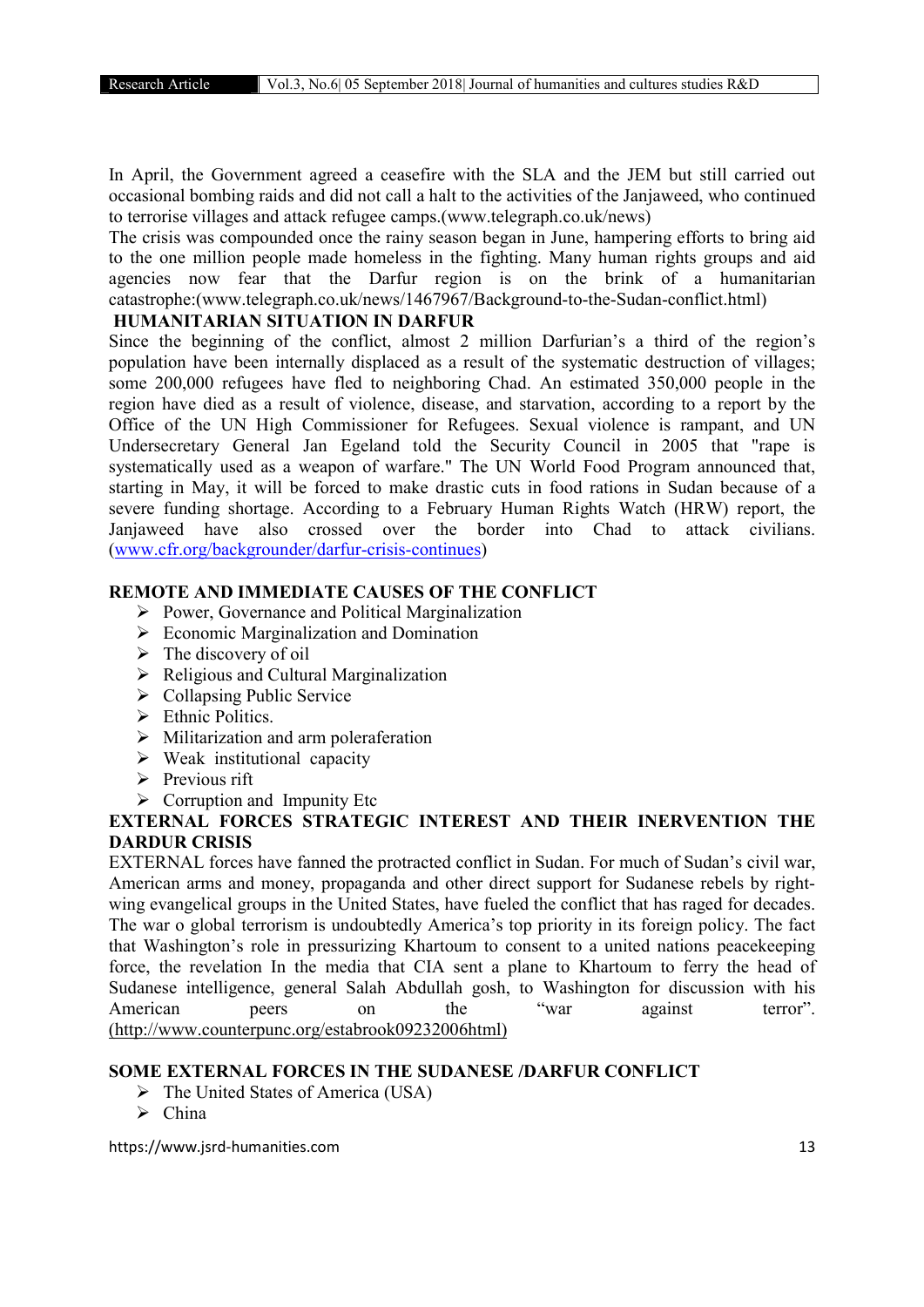- $\triangleright$  European Union (EU)
- $\triangleright$  African Union (AU)
- $\triangleright$  Russia
- $\triangleright$  Nigeria etc

#### ROLE OF THE UNITED NATIONS (UN) IN THE SUDANESE DARFUR CONFLICT

As earlier stated there is no such thing as completely internal affairs of a specific sovereign country in today's world. Every conflict involves interests of external actors or affects others and has often-regional implications.

The UN Security Council has praised the AU's efforts in Darfur, but called for a transition by September 30 to UN-led, largely African peacekeeping troops. Part of the reason for the lengthy transition, says Brookings Institution Senior Fellow Roberta Cohen, is the difficulty of moving some 20,000 troops into the remote region. Although Bashir's government has voiced opposition to the presence of UN troops in Sudan, claiming that a UN presence would call into question the nation's sovereignty, Prendergast predicts, with strong diplomacy and pressure, "they will accept UN forces there."

The UN Security Council also declared on April 25 travel and financial sanctions against four Sudanese nationals accused of war crimes related to Darfur. Two of the individuals were from the rebel groups, one was a former Sudanese air force head, and the fourth was a pro-government militia leader. Initially, China and Russia opposed the Security Council resolution, but they eventually abstained.

(https://www.cfr.org/backgrounder/darfur-crisis-continues)

With a reduction in the intensity of the armed conflict and improvements in humanitarian access over the past year, the situation in Darfur provides reasons for some cautious optimism, but it has not yet normalised. Security issues, unlawful killings, and human rights violations make the conditions volatile, along with continued reports of sexual violence. Improvements in the overall security situation have also not led to the voluntary and sustainable return of Darfur's 2.7 million internally displaced persons. While disarmament, demobilisation and reintegration is essential, there are concerns that the government's ongoing disarmament campaign is leading to increased tensions and armed confrontations that threaten to undermine recent improvements in the security situation.

In accordance with resolution 2363,phase one of UNAMIDs reconfiguration, to be completed before 1 January 2018, includes the closure of 11 team sites and reductions in military personnel from 15,845 to 11,395 and in police personnel from 3,403 to 2,888. While all 11 team sites were closed in October 2017, the allocation of land by the Sudanese government for a temporary operating base for the Jebel Marra Task Force in Golo, Central Darfur is still pending. The written assessment from the Secretary-General and the chairperson of the AU Commission, requested in resolution 2363, is expected to address progress in implementing phase one of UNAMID's reconfiguration; the impact of the phase one reductions on areas that UNAMID has withdrawn from; the government's cooperation with the mission; the removal of bureaucratic obstacles to the mission; and the question as to whether conditions on the ground are conducive for further reductions. With the findings of the assessment, the Council can then decide whether to adjust the scope and pace of UNAMIDs reduction ahead of phase two of the mission's reconfiguration, to begin on 31 January 2018.

On 12 December 2017, ICC Prosecutor Fatou Bensouda provided the semi-annual Council briefing on the ICC's work with regard to Darfur, saying the ICC's entire judicial machinery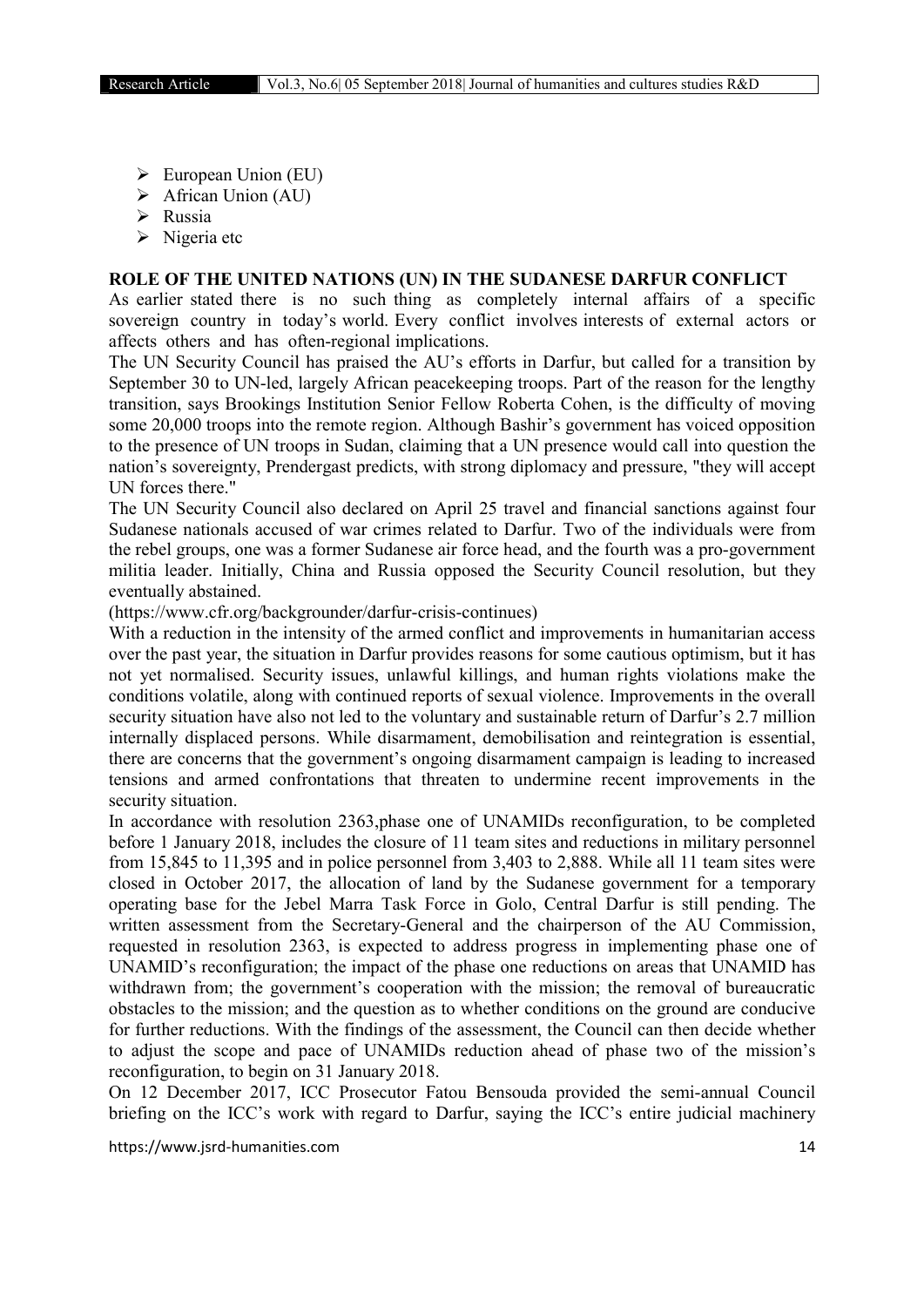could be frustrated unless the suspects it had indicted appeared before it. Bensouda noted Sudanese President Omar al-Bashir's most recent travels to South Africa, Jordan, Uganda, Chad and Russia and requested that the Council take action to respond to ongoing instances of noncompliance or non-cooperation relating to the situation in Darfur and outstanding arrest warrants. Al-Bashir has been indicted by the ICC on charges of war crimes, crimes against humanity, and genocide.(http://m.securitycouncilreport.org)

# IMPORTANT ROLES PLAYED BY THE UNITED NATIONS

The United Nations and international relief organizations have been mobilizing to provide food, shelter, water and other life-saving assistance to one million displaced persons affected by the conflict in Darfur, as well as an estimated 150,000 refugees in Chad. The United Nations first launched a humanitarian appeal for Darfur in September 2003 and estimates that a total of 2.2 million people will require humanitarian assistance in 2004. Significant progress has been made in many areas in recent weeks but major challenges remain, including severe funding shortfalls, access and logistical constraints and a deteriorating security situation in Darfur.

- $\triangleright$  Food assistance: Close to 600,000 people were provided food during May by the World Food Programme (WFP) and its partners. Food distributions in early June were delayed by insecurity and logistical difficulties but are starting to pick up, with an additional 13,000 metric tonnes of food supplies due to arrive by the end of the month. Airlifts from Addis Ababa directly to South Darfur are scheduled to start by 26 June. WFP uses a fleet of about 400 trucks and will need an additional 200 long-haul trucks to move between 30,000 and 35,000 metric tonnes of food needed every month, as well as a fleet of about 100 special all terrain trucks to operate during the rainy season.
- Immunization: The UNICEF, the World Health Organization, the Sudanese Ministry of Health and a number of NGOs have organized a massive measles campaign targeting more than 2.2 million children in Darfur. The campaign has already covered all of South Darfur and campaigns are underway in North and West Darfur where access to the population has been most difficult.
- $\triangleright$  Water and Sanitation: About 350,000 needy people now have been provided access to clean water by UN agencies and NGOs and latrine construction is accelerating. Massive needs remain in this area. The UN has made an urgent appeal to donors for experts and equipment, including a fleet of 25 water tankers, six additional drilling rigs and 30-40 water engineers.
- $\triangleright$  Refugees: UNHCR has moved more than 106,000 refugees away from the border areas to eight camps further inside Chad where they are being provided with shelter, food, water and other essential assistance.

(http://www.un.org/News/dh/sudan/humanassist-jun.htm)

## RECOMMENDATIONS/CONCLUSION

Based on the finding of this study concerning the roles of external forces in the Darfur crisis we make the following recommendations;

- $\triangleright$  The United Nations should impose sanctions on any state whose activities are found to be promoting the conflict.
- $\triangleright$  The united nations and other key players in the Sudanese and Darfur should as a matter of agency should place arms embargo on state found to be supplying arms to the Sudanese government all the rebel groups .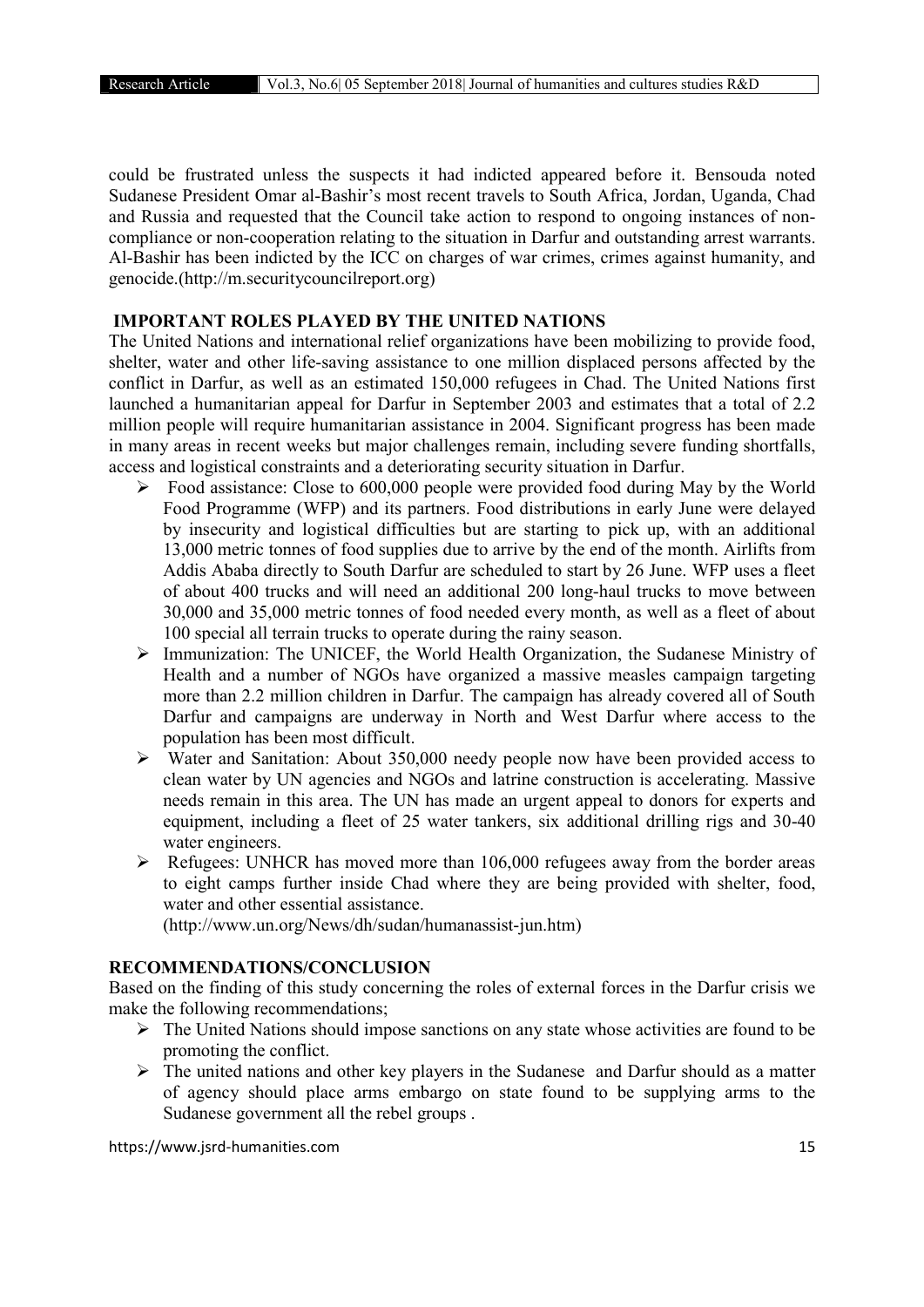- $\triangleright$  The United Nations as a global body and the African union as a regional body should strive to economic integration and development of Africa. This would go a long way in reducing the vulnerability of individual Africa states to the economic interests of the industrialized states, which are inimical to the resolution of the Darfur crisis.
- $\triangleright$  The United Nations and the African union should partner to strengthen their military forces in Darfur and other crisis-ridden states with a view of not only maintaining peace and order but also to checkmate undue intervention by individual states.

Darfur had long experienced localized violence exacerbated by ethnic, economic and political tensions and competition over scarce resources. Beginning in February 2003, attacks on government targets by the Sudan Liberation Movement/Army (SLM/A) and the Justice and Equality Movement (JEM), and the Government's decision to respond by deploying its national armed forces and mobilizing local militia, took the violence to unprecedented levels. The cycle of terror inside Darfur also threatened regional peace and security. However If the above suggestions are implemented, the crisis in Darfur will be curtailed and the human right abuses here will be come to an end.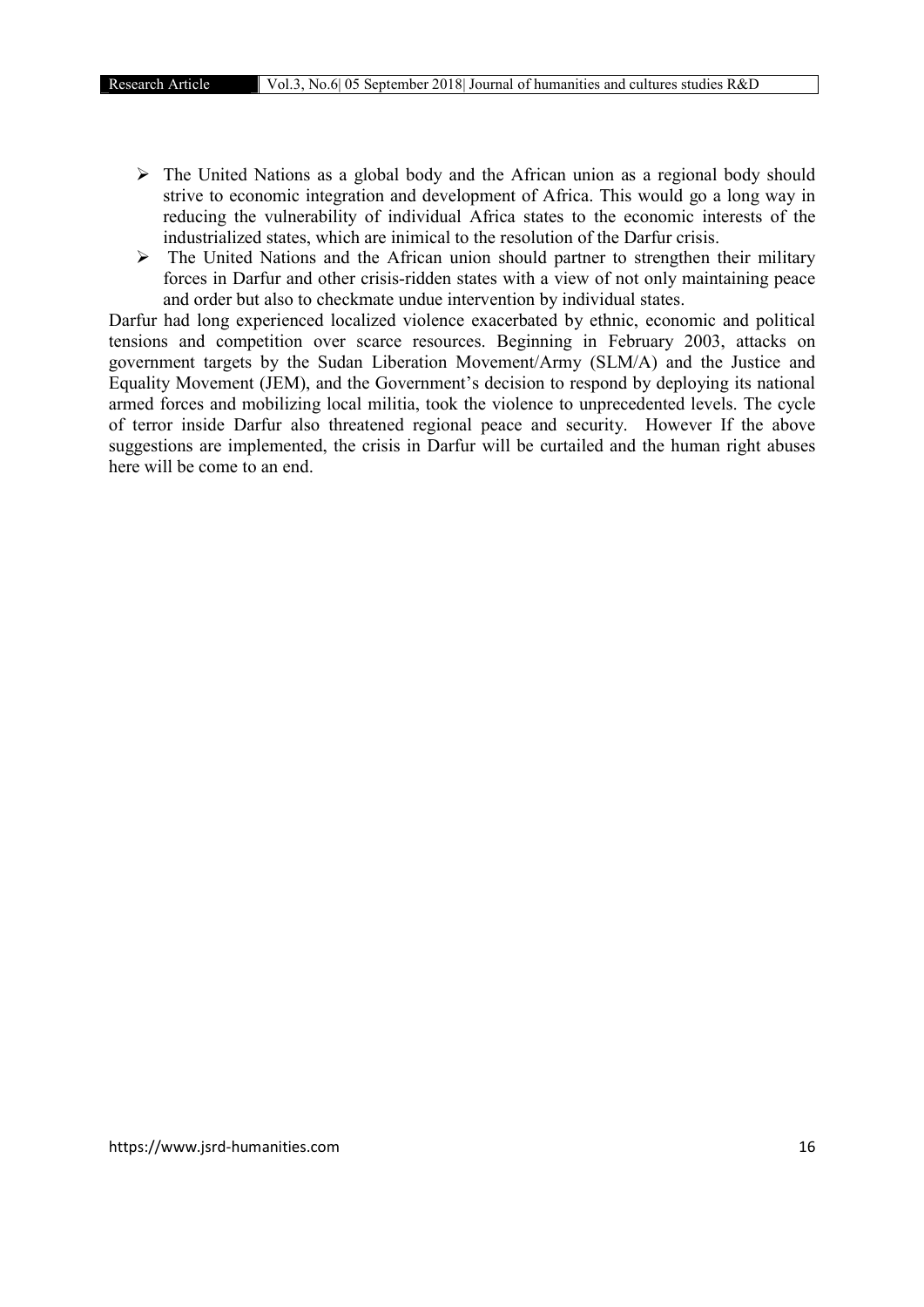#### **REFERENCES**

- Deutsch M (1991). "Subjective feature of conflict resolution: Psychological, Social and cultural influences" in Vayrnen (ed.). New Tribune
- Eidelson, Roy, J; Eidelson, Judy I (2003). "Dangerous ideas: Five beliefs that propel groups toward conflict". American Psychologist.
- Fearon DJ (1994). "Ethnic war as a commitment problem". Paper presented the annual meeting of the American Political Science Association, New York. http://www.stanford.edu/jfearon/ papers/ethcp rob.pdf.
- Forsyth, D.R. (2010). Group Dynamics (5th Edition). Belmont, CA: Wadsworth.
- Galtung, J, "Violence, Peace & Peace Research", Journal of Peace Research, Vol. 6, No. 3 (1969).
- Holt, V., Taylor, G. and Kelly, M. (2009) ―Protecting Civilians in the Context of UN Peacekeeping Operations: Successes, Setbacks and Remaining Challenges. A Publication of Department of Peacekeeping Operations and the Office for the Coordination of Humanitarian Affairs

http://historyworld.net/wrldhis/PlainTextHistoriesResponsive.asp?historyidaa86

http://m.securitycouncilreport.org

http://m.securitycouncilreport.org/470172/show/3fdb18748b6a55b378a2d5655e777826/?

http://www.academicjournals.org/article/article1381821513\_Malachy.pdf

http://www.counterpunc.org/estabrook09232006html

http://www.typesofconflict.org/types-of-conflict).

http://www.un.org/News/dh/sudan/humanassist-jun.htm

https://en.m.wikipedia.org/wiki/Conflict\_(process)

https://en.m.wikipedia.org/wiki/History\_of\_Sudan

https://en.m.wikipedia.org/wiki/United\_Nations

https://en.m.wikipedia.org/wiki/Violence

https://en.oxforddictionaries.com/definition/violence

https://peacekeeping.un.org/mission/past/unmis/background.shtml